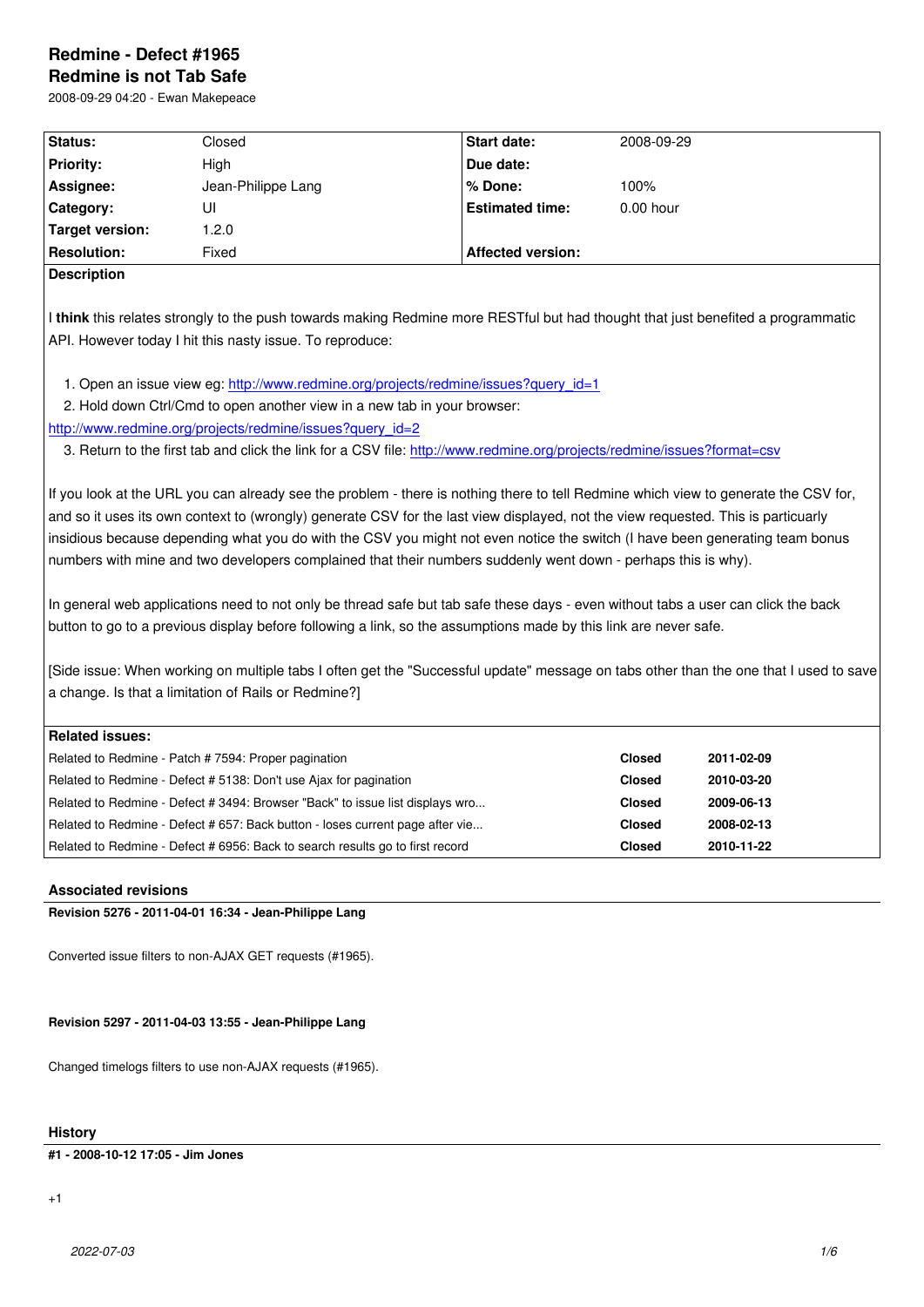#### **#2 - 2008-12-03 03:43 - Ewan Makepeace**

This is the one that bit me but I often see cases where Redmine gives the 'wrong' results because I am moving between active tabs. This is such a fundamental breach of basic web application principles that I am quite dissapointed - surely we need to get Web 1.0 right before worrying about Web 2.0 bling?

# **#3 - 2010-06-13 20:31 - Jean-Baptiste Barth**

For the issue you're reporting, I totally agree it's not OK. But it may be a more general issue about "filters kept in session". I can provide a patch for these specific links, but now it depends on where we want to place the cursor... You talk about other places where you saw this problem, can you list them here ?

Anyway, about what you present as a "Side issue", it's a rails problem (if any) : flash messages are kept in session and deleted when the next page is displayed. If you open many tabs some flash messages are not displayed where you expect but I don't think it's a big deal...

# **#4 - 2011-01-11 23:50 - Brian Lindahl**

The same root cause (lack of context in the URL) also makes using the back button near impossible. Do an issue query, then scan forward several pages by hitting the 'Next' link. Then click on a link to an issue. Then hit the back button. The user will return to the first page of the issue query. The user now has to renavigate to page #x - hopefully they remember what page they were on!

Another example of extremely annoying non-Tab-safe behavior is when you open multiple queries in seperate tabs. Go back to the first tab (first opened query) and hit the next button. You will now see page 2 of the last opened query (not the first opened query).

# **#5 - 2011-01-11 23:51 - Brian Lindahl**

Oh, another problem with the back button is that when you click a link to an issue, and then hit the back button, your query (if non-saved) will be cleared out and you'll have to re-create the query again.

# **#6 - 2011-01-12 21:32 - Brian Lindahl**

related to #3494

# **#7 - 2011-02-03 00:17 - Brian Lindahl**

Not sure, but this might help:

http://www.contentwithstyle.co.uk/content/fixing-the-back-button-and-enabling-bookmarking-for-ajax-apps

# **[#8 - 2011-02-08 20:33 - Brian Lindahl](http://www.contentwithstyle.co.uk/content/fixing-the-back-button-and-enabling-bookmarking-for-ajax-apps)**

This also?:

# http://code.google.com/p/reallysimplehistory/

I like modifying the URL with a '#' mark to designate the page number a little better, mainly due to it's adherence to KISS. However, it still doesn't solve [all problems.](http://code.google.com/p/reallysimplehistory/)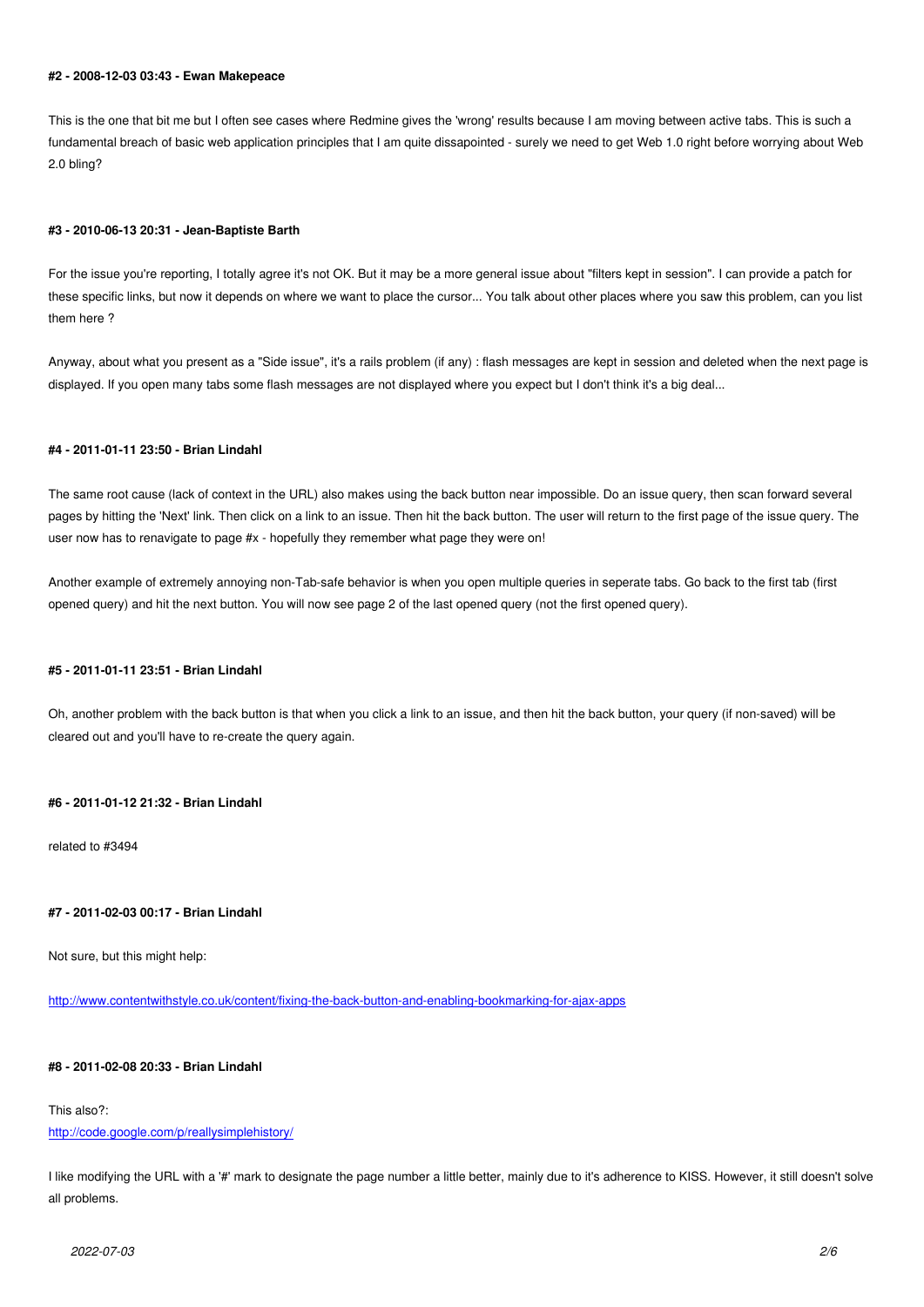# **#9 - 2011-02-09 18:50 - Brian Lindahl**

Related to #5138.

#### **#10 - 2011-02-09 19:14 - Brian Lindahl**

related to #657

# **#11 - 2011-02-09 21:06 - Brian Lindahl**

In #7594, I've created a patch to temporarily solve this problem until a real solution exists. It disables Ajax updates and uses direct linking for pagination.

# **#12 - 2011-02-11 18:22 - Dustin Lambert**

While the patch helps, I think the bigger issue is the fact that filters are kept in the session.

# **#13 - 2011-02-11 18:59 - Brian Lindahl**

Very true.

### **#14 - 2011-02-11 19:08 - Dustin Lambert**

Solving this would make it very easy to collaborate with others as well.

For instance, if I want to provide someone with a link to a list of issues, I currently have to save the query as public and send it to them.

I should be able to just send them the url.

# **#15 - 2011-02-12 02:39 - Ewan Makepeace**

 $+1$ 

I thought that was where we were heading with a RESTful API?

# **#16 - 2011-03-11 11:29 - Etienne Massip**

*- Category set to UI*

# **#17 - 2011-03-29 18:32 - Jean-Philippe Lang**

- *Assignee set to Jean-Philippe Lang*
- *Target version set to 1.2.0*

# **#18 - 2011-03-30 19:36 - Jean-Philippe Lang**

I'm going to change the issue filter requests to regular GET requests (non-AJAX) so that the URL actually reflects the filters being applied. All these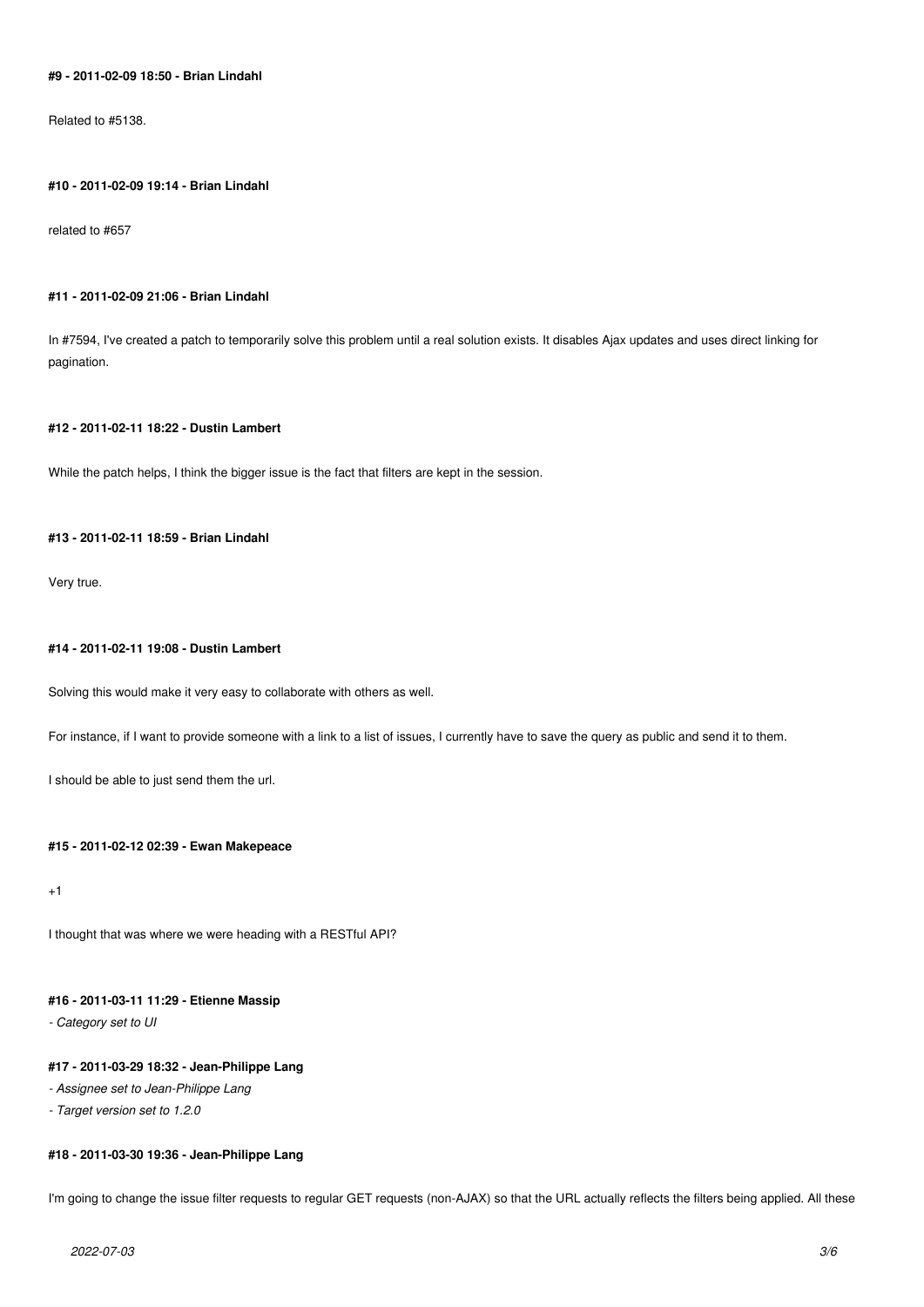filters parameters need to be added to pagination and export links too, so that 2 tabs with different filters can be used at the same time. This will solve the problem initially described here.

Pagination links should be turned into regular GET requests as well, as there's a lot of issues reported about the behaviour of the browser back button (and I don't really want to add javascripts hacks to fix the browser history).

I think that storing the last query in session is still needed so we get it back when clicking the 'Issues' tab after navigating away from the issues.

### **#19 - 2011-03-30 20:08 - Etienne Massip**

Agree with all points, will be good to keep filters when using f5 to refresh the query page.

Hope this won't have too much impact on performance ; the list is updated immediatly after using the Apply button as for now.

# **#20 - 2011-03-30 20:27 - Jean-Philippe Lang**

The impact is not so big, same difference as today between clicking the 'Apply' link and the 'Issue' tab.

# **#21 - 2011-03-30 20:39 - Etienne Massip**

Yes. I liked the "Loading..." message too.

Doesn't a proper technique to keep using Ajax and having an up-to-date url already exist ?

## **#22 - 2011-03-30 20:52 - Etienne Massip**

Just ran some UX "tests", you're definitely right, this should be changed to GET request.

# **#23 - 2011-04-01 20:47 - Jean-Philippe Lang**

*- % Done changed from 0 to 50*

Work done in r5276 to r5280. Same change needs to be done for time entry filters. Pagination links are still using AJAX for now.

# **#24 - 2011-04-12 21:11 - Jean-Philippe Lang**

*- Resolution set to Fixed*

Pagination links changed to non-AJAX in r5302.

### **#25 - 2011-04-26 15:41 - Stanislav German-Evtushenko**

Should it be closed?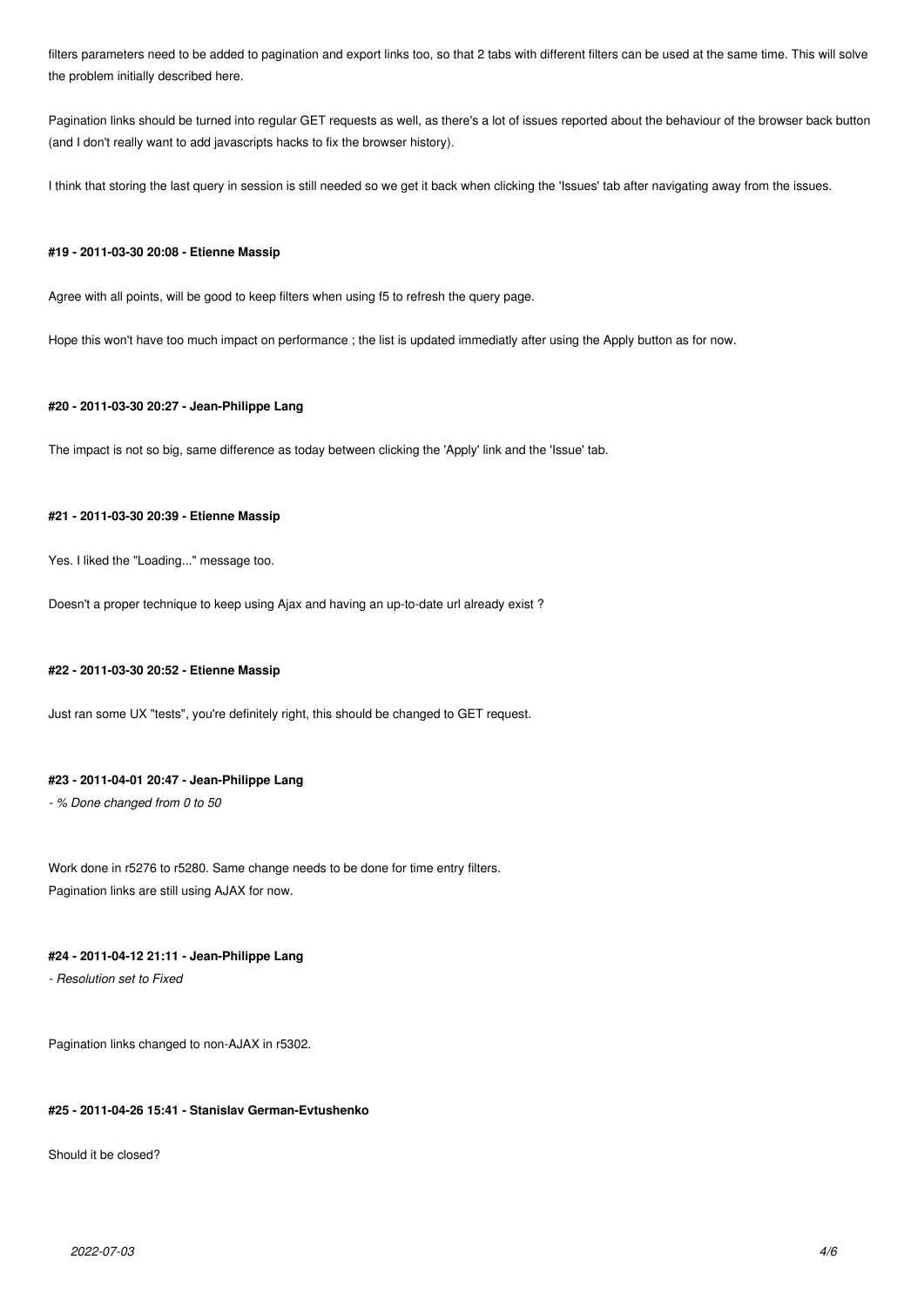Question regarding this comment in http://www.redmine.org/issues/1965#note-18 by JPL:

*I think that storing the last query in session is still needed so we get it back when clicking the 'Issues' tab after navigating away from the issues.*

Personally I dont find that a feature. It seems that when I click the Issues tab what I get is different each time, depending on my history, and rarely seems to match what I want. If I am clicking on the tab rather than one of my saved queries within the interface, or one of my many bookmarks, then my intention will usually be "All Issues" so that I can construct a new custom query that I have not saved previously.

I am not being snarky here - I am sure that the current behaviour was implemented based on user requests and is probably used and loved by many, just saying, for me it has no value and perhaps this is the right moment to ask the question of others - is this behaviour worth preserving?

PS This issue got no attention for so long I had all but given up hope. I am really glad and grateful to see all the effort that is going into these changes - the refactorings are quite tedious and tricky and do not get a lot of recognition due to the concealed nature of the problem. Many thanks!

#### **#27 - 2011-04-29 02:13 - Ewan Makepeace**

Addendum - perhaps storing the last query in session was intended as a substitute for a working 'Back' button and if we fix Back behaviour it wont be needed any more?

### **#28 - 2011-04-29 13:47 - Jean-Philippe Lang**

I agree. But as you said, some people may be used to this behaviour and I don't want to simply remove it. Should we consider to add a user preference, like "Remember the issue filters during my session" or something?

### **#29 - 2011-04-29 15:28 - Etienne Massip**

I'm used to this behavior and this may be particularly useful when switching from Issues tab to Gantt tab and vice versa. Maybe is there some specific query settings which should be stored in session and some others no (just a thought).

### **#30 - 2011-05-02 17:32 - Michael Aye**

A user preference is always the nicest way to treat interface changes/adaptations. That doesn't leave high-hysteresis users in the cold water, while it's possible to implement changes that seem to make more sense for others. Go for it!

#### **#31 - 2011-05-03 18:03 - Manuel Becerra**

*- % Done changed from 50 to 100*

#### **#32 - 2011-05-03 18:04 - Manuel Becerra**

*- % Done changed from 100 to 50*

### **#33 - 2011-05-03 18:09 - Manuel Becerra**

*- % Done changed from 50 to 80*

### **#34 - 2011-05-08 18:46 - Etienne Massip**

*- % Done changed from 80 to 50*